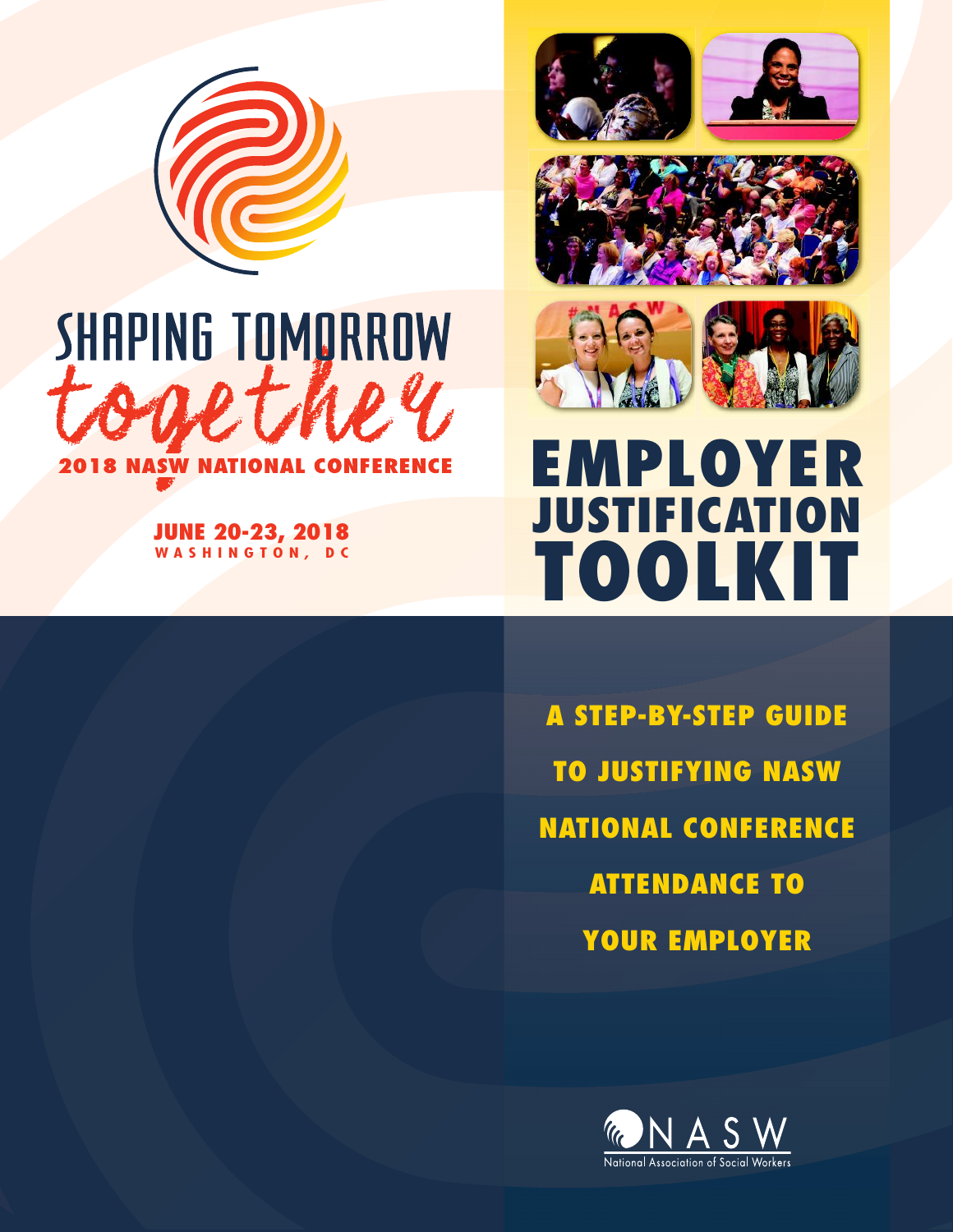# **EMPLOYER JUSTIFICATION TOOLKIT**

## **A STEP-BY-STEP GUIDE TO JUSTIFYING**

## **NASW NATIONAL CONFERENCE ATTENDANCE TO YOUR EMPLOYER**



**The National Association of Social Workers (NASW) aims to create a professional association experience that provides frequent opportunities for you to earn continuing education, feel invigorated and validated, and gives you full access to knowledge and networks that help you advance as a social worker and strengthen our communities.** 

**One such event we are excited to host is the 2018 NASW National Conference: Shaping Tomorrow Together.** 

**NASW's meeting of the profession, the 2018 NASW National Conference, is the ultimate gathering of more than 2,000 social workers and like-minded professionals. Over the span of four days, you will have access to inspiring speakers, interactive workshops, and unparalleled opportunities for professional development as well as continuing education credits. You will also make valuable connections with your peers across the nation, recognized social work thought leaders, and industry relevant exhibitors through our unique networking opportunities.**

To assist you in communicating the value of attending the 2018 NASW National Conference, we've put together this Employer Justification toolkit, which includes these sections:

- **» About the 2018 NASW National Conference –** *Who Attends & What's the Value Provided?*
- **» Getting Started –** *Why Attend the 2018 NASW National Conference?*
- **» Sample Cost Benefit Breakdown –** *What is the financial incentive to attend the conference?*
- **» Sample Expense & Benefits Worksheets –** *What is the Return on Investment (ROI) to Justify Attendance?*
- **» Sample Attendee Justification Letter –** *How Do You Draft a Convincing Proposal?*
- **» Next Steps –** *Your proposal is submitted, now what?*

We look forward to seeing you in DC! 2018 NASW National Conference Team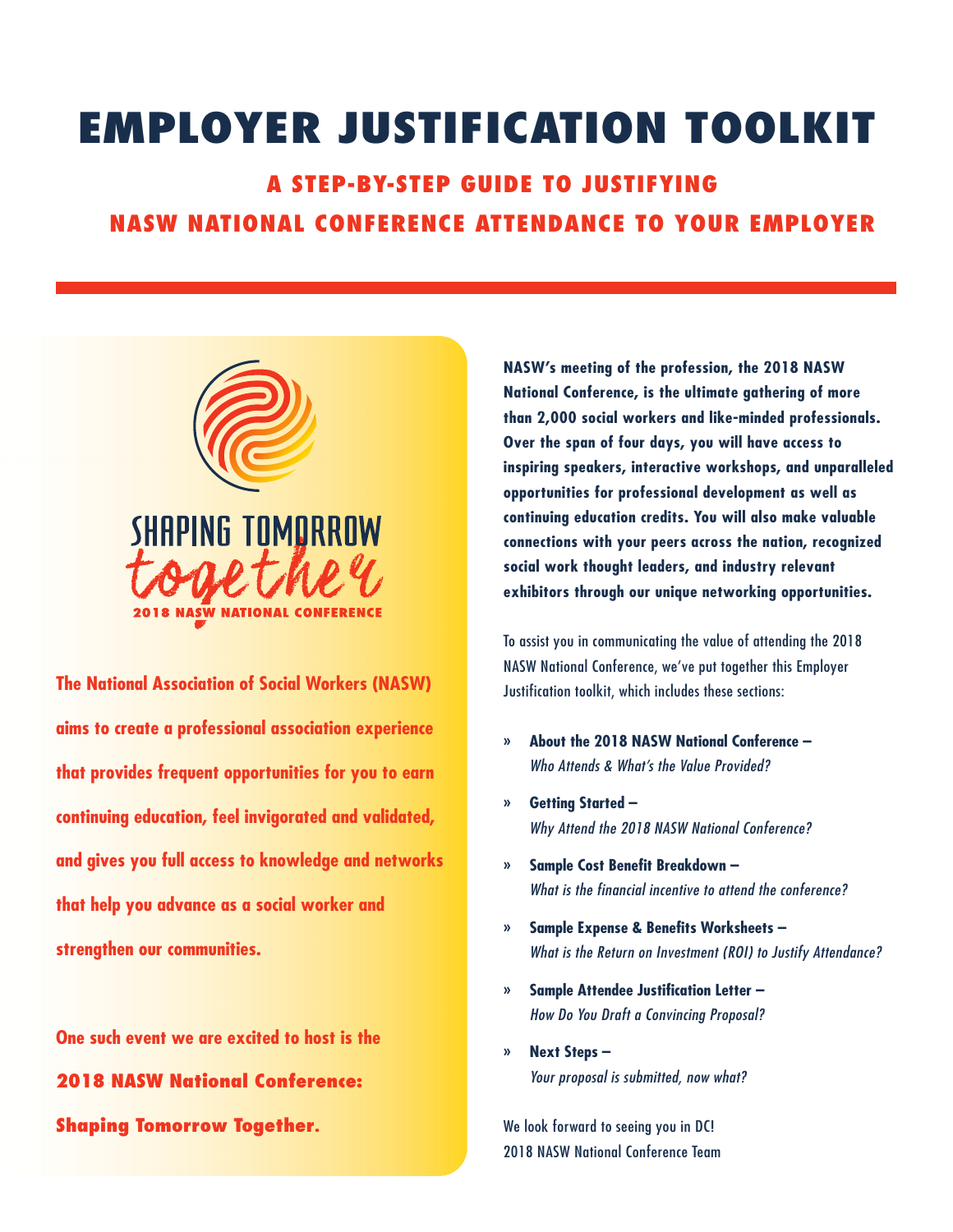## **ABOUT THE 2018 NASW NATIONAL CONFERENCE**

#### **WHO ATTENDS?**

- **»** Social Work Practitioners
- **»** BSW, MSW, DSW Social Work Students
- **»** Deans of Schools of Social Work
- **»** College and University Senior Administrators / Faculty
- **»** Academic Department Heads
- **»** Personnel from Allied Organizations
- **»** Government Personnel
- **»** Private Practitioners

## **WHERE ARE THEY FROM AND WHAT IS THEIR PRACTICE AREA?**

**Attendees come from all fifty states, Washington, DC; Puerto Rico; Guam & the Virgin Islands, and internationally. They represent, but are not limited to, these areas of focus:** 

- **»** Addictions
- **»** Adolescents
- **»** Aging
- **»** Caregiving
- **»** Child Welfare / Family / Foster Care
- **»** Civil Rights / Human Rights
- **»** Clinical
- **»** Community Development
- **»** Criminal Justice / Juvenile Justice
- **»** Developmental Disabilities / Rehabilitation
- **»** Displaced Persons / Homeless / Refugees
- **»** Housing / Homelessness
- 
- **»** International Social Work
- 
- **»** Occupational SW / EAP
- **»** Political Social Work
- **»** Public Health
- **»** School Social Work
- **»** Social Justice
- **»** Substance Use
- **»** Service Members / Military / Veterans
- **»** Violence

### **WHAT ARE THEIR ROLES?**

- **»** Addiction Counselors
- **»** Administrators
- **»** Case Managers / Patient Navigators
- **»** Child Welfare Advocates
- **»** Children & Family Counselors / Therapists
- **»** Clinical Social Workers
- **»** Community Organizers
- **»** Educators
- **»** Employee Assistance Counselors
- **»** Gerontologists
- **»** Mental Health Counselors / Therapists
- **»** Occupational Social Workers
- **»** Political Advocates
- **»** Private Practitioners
- **»** School Social Workers
- **»** Supervisors / Managers

## **WHAT DID PAST ATTENDEES SAY?**

*"I found the opportunity to learn from social work colleagues from other areas of the country beneficial. Also, the gathering of SW practitioners, SW researchers, as well as seasoned social workers under the same roof was helpful to individual participants as well as the profession as a whole."*

*"The Keynote sessions seemed to resonate with me on a personal level, helping me to improve the person and social worker that I am, while the breakout sessions gave me the practical tools and ideas for my day to day work on a professional level."*

*– Past Conference Attendee*

*– Past Conference Attendee*

- 
- **»** Mental Health
- **»** Ethics
	-
	- **»** HIV / AIDS
	-

- **»** Education
	- **»** Health
	-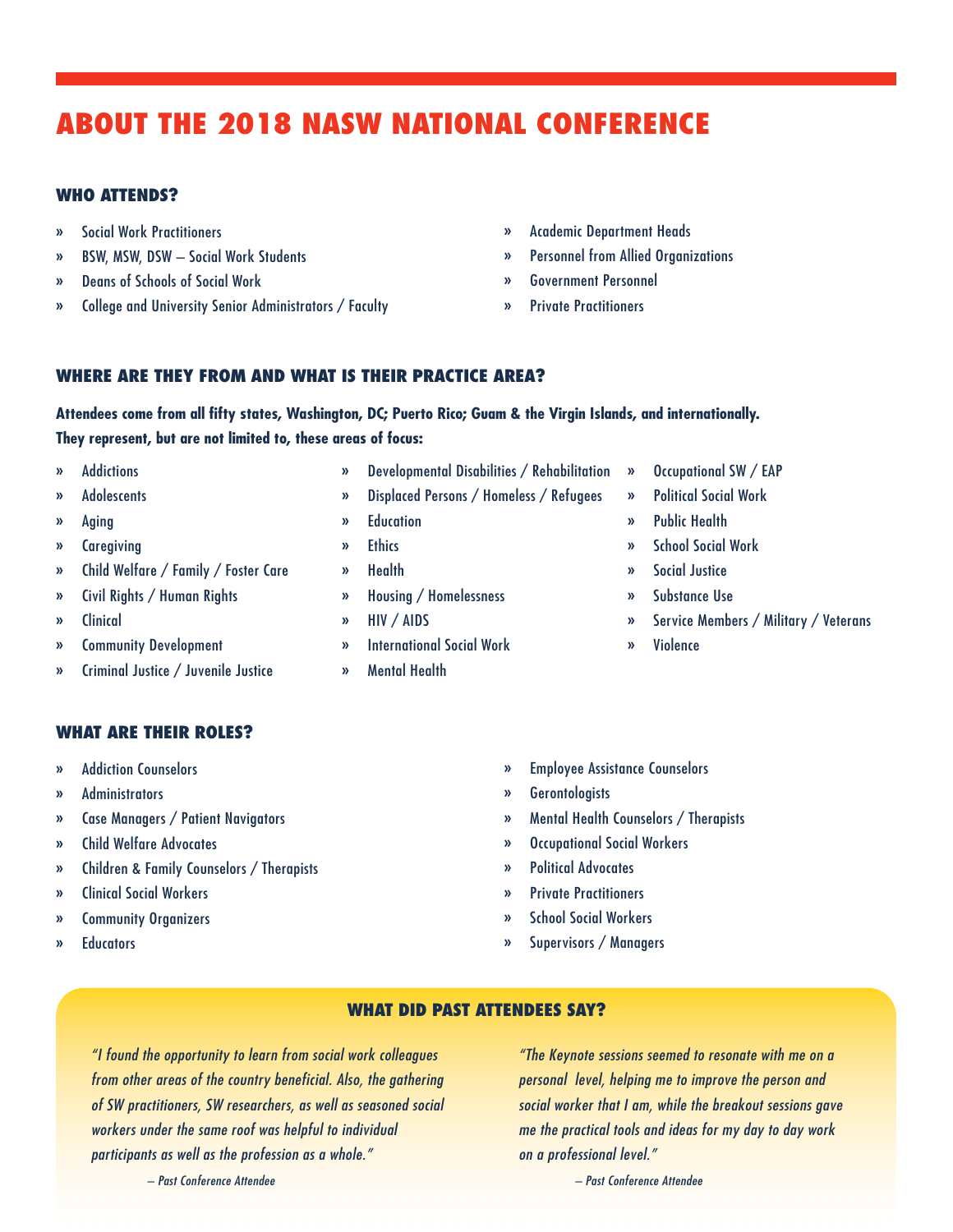## **GETTING STARTED**

**WHY ATTEND THE 2018 NASW NATIONAL CONFERENCE?**

With all the facets of the 2018 NASW National Conference, there is sure to be something pertinent for everyone. Tighter budgets, however, mean that it's more important than ever to justify the expense, especially when seeking employer support. We recommend putting together a clearly outlined proposal.

To assist you in drafting your proposal, here is a list of points you should consider:

- **»** The NASW National Conference is designed to meet the intent and spirit of the NASW *Code of Ethics*, NASW Standards for Continuing Education, NASW Standards of Cultural Competence, and the NASW Standards for various social work practice areas.
- **»** Attendees have the opportunity to earn more than 20 continuing education (CE) hours, including credits in ethics. If you are working to obtain or maintain your social work license, remind your supervisor that this is a great opportunity to earn these required hours in a short amount of time.
- **»** The NASW National conference offers unparalleled networking opportunities with more than 2,000 social work experts and thought leaders from around the world as well as industry relevant exhibitors.

#### **QUICK TIPS:**

- **» Check out our registration page,** where you'll find the various conference rates including our early bird special.
- **» Share your new knowledge!** Once you return from the NASW National Conference, offer to deliver a short presentation and Q&A session for your coworkers. By sharing the information you've obtained, including presentations and speaker handouts, the organization receives a higher return on its investment in you.

*"It was extremely beneficial to have the opportunity to earn so many CEU's in so many diverse areas…The evening reception provided great opportunities for networking..."* – Past Conference Attendee

**» Finally, identify who will cover for you and your responsibilities** while you're attending the conference and share that with your supervisor.

## **SAMPLE COST BENEFIT BREAKDOWN**

**What is the financial incentive to attend the conference?**

| <b>Early-bird MEMBER Registration</b>    | <b>S415</b>  |
|------------------------------------------|--------------|
| <b>INCLUDED WITH REGISTRATION</b>        | <b>VALUE</b> |
| » 18 Education Sessions                  | \$1,350      |
| » 3 Breakfasts                           | <b>\$150</b> |
| » 2 Refreshment Breaks                   | <b>\$50</b>  |
| » 1 Opening Reception                    | <b>S100</b>  |
| » 1 Film Festival with Popcorn           | <b>S20</b>   |
| <b>Value of NASW National Conference</b> | 51.670       |

| <b>Member Cost</b>    | $-5415$ |
|-----------------------|---------|
| <b>MEMBER SAVINGS</b> | \$1,255 |

An educational powerhouse, the NASW National Conference offers more than 20 continuing education credits. As an attendee, you'll have the opportunity to earn your credits, including essential ethics CEs, in just four days!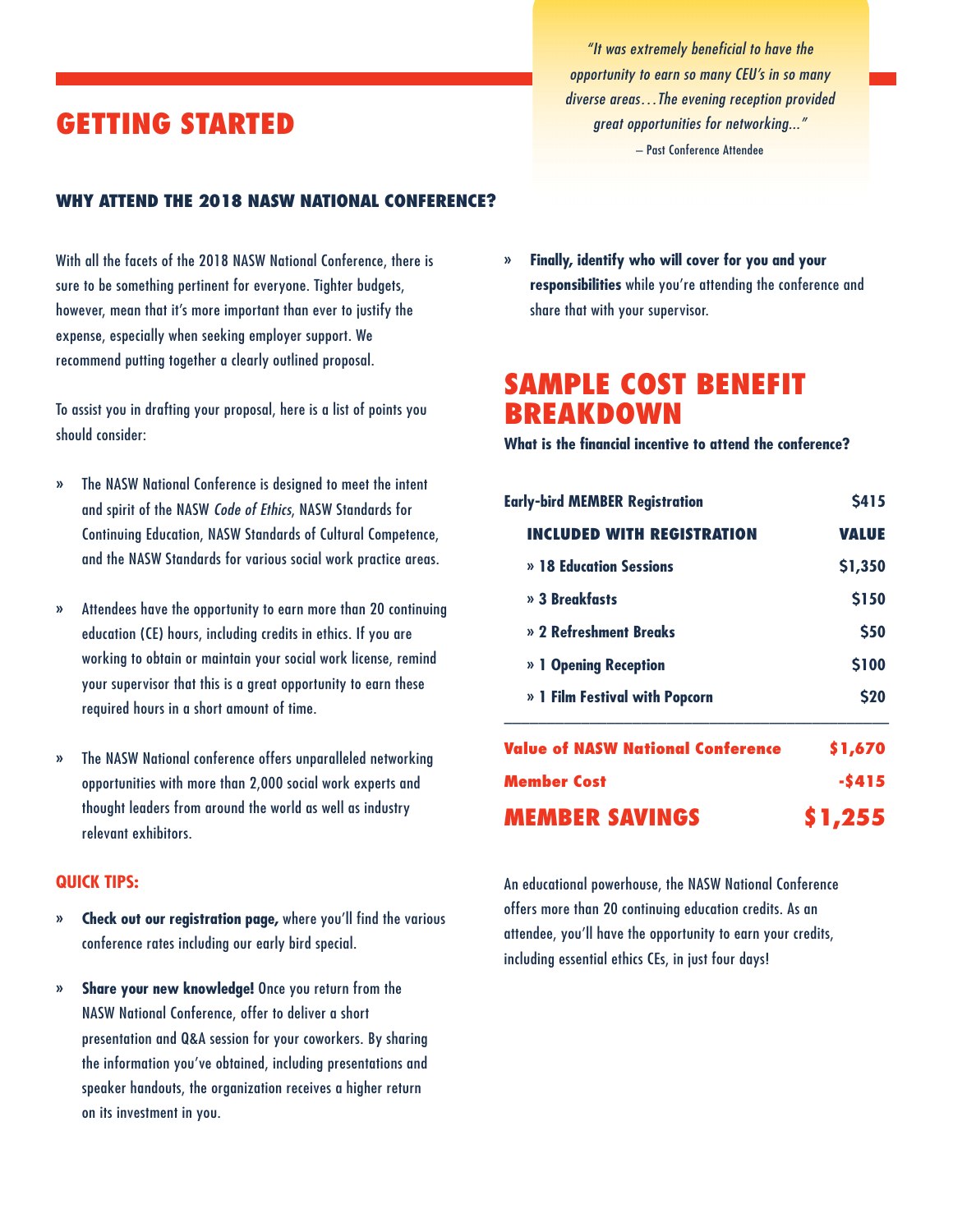## **SAMPLE EXPENSE & BENEFITS WORKSHEETS WHAT IS THE RETURN ON INVESTMENT TO JUSTIFY ATTENDANCE?**

To help calculate the return on investment (ROI), we've put together a worksheet below that helps itemize some of the main conference related costs that could be incurred by attending. Use this, coupled with the conference benefits worksheet, when highlighting the ROI for your justification proposal.

### **Conference Expenses Worksheet**

| <b>EXPENSE</b>                                                                              | <b>EXPLANATION</b>                                                                                                                            | <b>COST</b>  |
|---------------------------------------------------------------------------------------------|-----------------------------------------------------------------------------------------------------------------------------------------------|--------------|
| <b>National Conference Registration</b><br>(see rebrand.ly/2018NASWConference<br>for rates) | Rate includes:<br>» Entry to the NASW Opening Reception<br>» Conference Sessions<br>» Exhibit Hall<br>» All Materials<br>» Refreshment Breaks | S            |
| <b>Pre-Conference Workshops</b>                                                             | <b>Optional</b>                                                                                                                               | $\mathsf{S}$ |
| Flight (if applicable)                                                                      |                                                                                                                                               | S            |
| Accommodations (if applicable)                                                              | \$229/night at Marriott Wardman Park Hotel                                                                                                    | Ś            |
| <b>Transportation</b>                                                                       | To/from airport and/or rental car                                                                                                             | S            |
| Mileage Reimbursement                                                                       | To/from airport and/or conference -<br>calculate distances, and then multiply miles by<br>53.5 cents/mile (IRS standard for 2017)             | S            |
| <b>Parking Reimbursement</b>                                                                | Airport parking fees and/or hotel where the<br>conference is located                                                                          | $\mathsf{S}$ |
| <b>Food Per Diem</b>                                                                        | Consult your organization's policy to determine<br>possibility of reimbursement and rates                                                     | \$           |
| Total:                                                                                      |                                                                                                                                               | \$           |

## **IDENTIFYING & EVALUATING THE BENEFITS**

In the prior section, we helped you outline the potential cost of attendance. The flip side of the equation is to identify what you are getting for the money and how that will benefit your organization. We've begun filling out the worksheet below to get you started.

### **Conference Benefits Worksheet**

| <b>ORGANIZATIONAL NEED</b>              | <b>CONFERENCE OFFERING</b>                                                                                                                                                                                                                                                                        |
|-----------------------------------------|---------------------------------------------------------------------------------------------------------------------------------------------------------------------------------------------------------------------------------------------------------------------------------------------------|
| Compliance with the NASW Code of Ethics | As a focus area of the conference, ethics will be addressed throughout<br>various workshops, panels, and breakouts. Attendees will have the<br>opportunity to earn multiple Ethics-related CE credits.                                                                                            |
| Well-educated and skilled employees     | The 2018 conference will offer more than 20 CE credits and over 100<br>educational sessions addressing all social work practice areas, and at all<br>levels of practice (micro, mezzo, or macro). The interactive sessions will<br>help develop new skill sets and further develop existing ones. |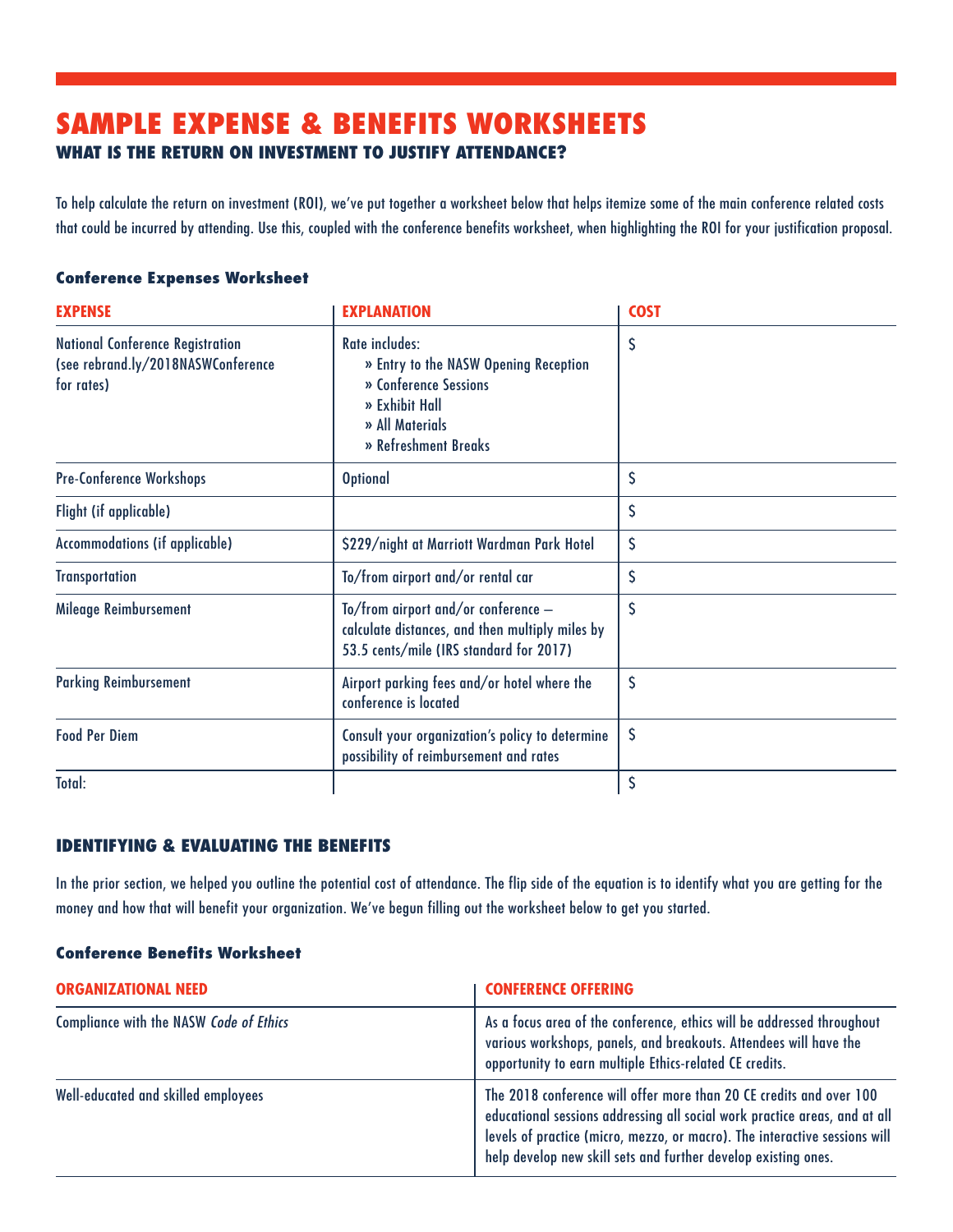| <b>ORGANIZATIONAL NEED</b>                                                                                           | <b>CONFERENCE OFFERING</b>                                                                                                                                                                                                                                                                                                                                                                                                                                                                                                                                                                                                                                     |
|----------------------------------------------------------------------------------------------------------------------|----------------------------------------------------------------------------------------------------------------------------------------------------------------------------------------------------------------------------------------------------------------------------------------------------------------------------------------------------------------------------------------------------------------------------------------------------------------------------------------------------------------------------------------------------------------------------------------------------------------------------------------------------------------|
| Utilizing new technology and generating new ideas                                                                    | » Listen to nationally recognized thought leaders within the social<br>work profession and discuss the current challenges as well as<br>what can be done to create and implement change in the social<br>work practice.<br>Interact with the experts. Gain insights, solutions, and strategies<br>$\mathcal{V}$<br>for technology and innovation. Learn about emerging and future<br>trends and research that will advance the future of the profession.<br>Hear from government, academic and industry leaders on strategies<br>$\boldsymbol{\mathcal{Y}}$<br>that offer innovative and value rich solutions to prevailing social<br>work related challenges. |
| Hands-on training on the role of technology in clinical practice                                                     | Technology is changing the way social workers and related professionals<br>are providing their services. Conference workshops will address ethical<br>and regulatory considerations related to utilizing social media and<br>available software tools such as telemedicine in clinical practice.                                                                                                                                                                                                                                                                                                                                                               |
| Keep current with CPT and other coding updates, compliance rules,<br>and federal and state regulations and statutes. | Various conference workshops will address coding topics such as<br>CPT coding, place of service codes, and other codes necessary to<br>receive reimbursement and how to effectively document them in<br>the clinical record.                                                                                                                                                                                                                                                                                                                                                                                                                                   |
| <b>ADDITIONAL BENEFITS</b>                                                                                           | <b>POTENTIAL ORGANIZATIONAL RETURN</b>                                                                                                                                                                                                                                                                                                                                                                                                                                                                                                                                                                                                                         |
| Networking with peers                                                                                                | With more than 2,000 attendees, the conference provides a plethora of<br>networking opportunities including meetups, workshops, and evening<br>activities and events.                                                                                                                                                                                                                                                                                                                                                                                                                                                                                          |
| Vendor search                                                                                                        | Nearly 100 companies and organizations will be exhibiting to showcase<br>the latest in social work related products and services.                                                                                                                                                                                                                                                                                                                                                                                                                                                                                                                              |

*\*Schedule/program is tentative and subject to change.*

## **SAMPLE ATTENDEE JUSTIFICATION LETTER**

## **HOW DO YOU DRAFT A CONVINCING PROPOSAL?**

As part of your proposal you'll want to include a letter or email requesting permission and financial assistance to attend the conference. This letter should summarize all the costs and benefits, to both you and the organization, associated with your attendance. We've provided a general template to share with your supervisor on the next page. Feel free to tweak to match your tone and organization's needs and be sure to personalize the information in bold.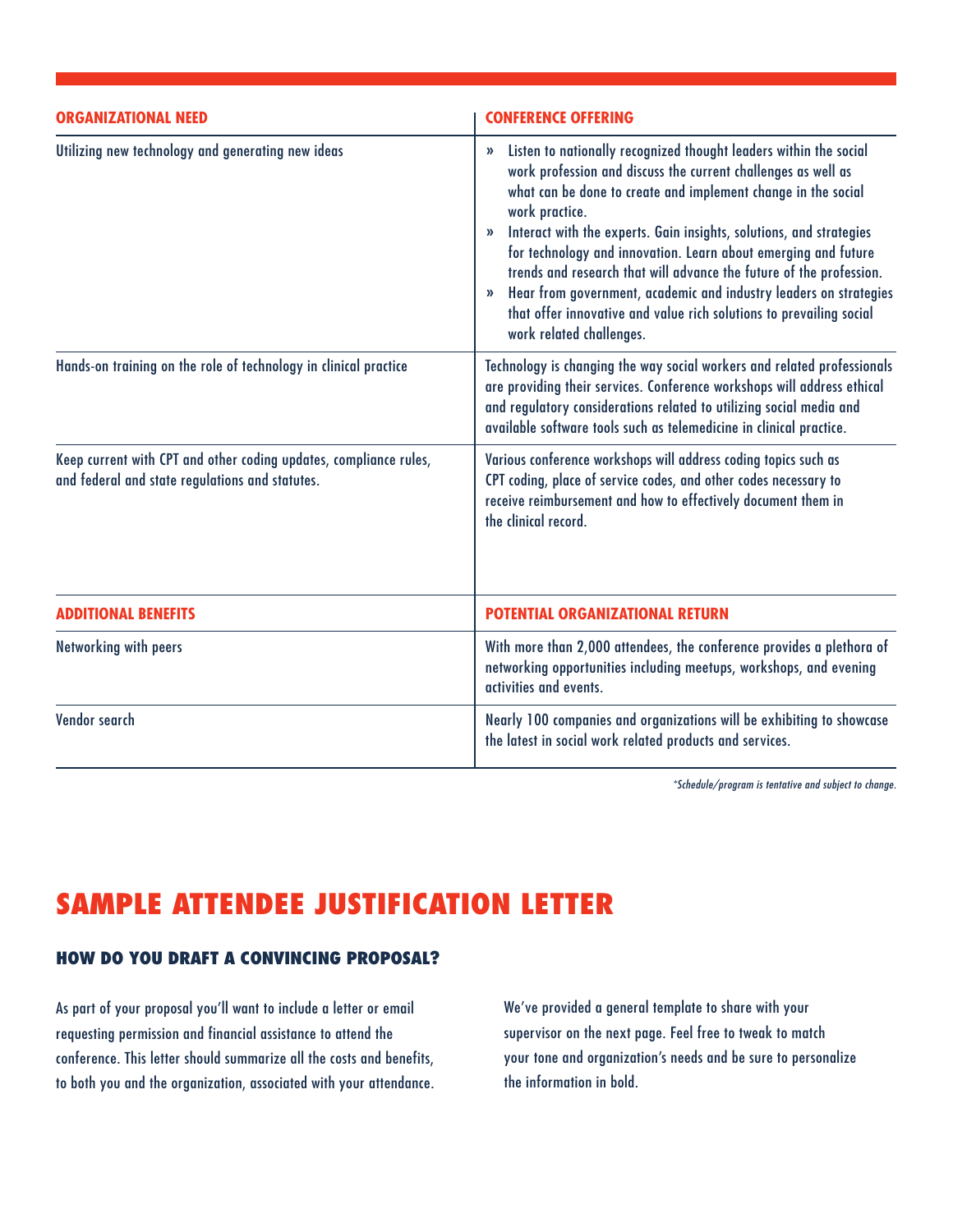#### **2018 NASW NATIONAL CONFERENCE JUSTIFICATION LETTER/EMAIL TEMPLATE**

#### **>>Date<<**

#### Dear **>>Supervisor's Name<<**:

I would like to request approval to attend the 2018 NASW National Conference—the meeting of the profession for social workers and allied professionals. The conference, held on June 20-23 in Washington DC, will enable me to attend a number of education sessions and workshops that are directly pertinent to my work and will allow me to network with a variety of like-minded professionals, social work thought leaders, and colleagues from around the nation and internationally.

After reviewing the conference website (rebrand.ly/2018NASWConference), I have identified a number of sessions that will allow me to gain knowledge and understanding about how we can improve our work here at **>>Company Name<<**. The sessions will be led by social workers, academicians, as well as other allied professionals who are considered subject matter experts in the field of social work.

I am seeking support of my attendance, which would include the registration fees, travel expenses and living expenses while at the conference. The full registration fee is **\$475**, but can be reduced to **\$415** by registering before March 31, 2018.

Here is the breakdown of conference costs: **>>All registration fees are listed at rebrand.ly/2018NASWConference. The travel costs vary as well and should be changed to reflect your situation.<<**

| <b>Registration Fee:</b> | <b>Roundtrip Airfare/Transportation:</b>                |
|--------------------------|---------------------------------------------------------|
| <b>Meal Per Diem:</b>    | <b>Hotel Accommodations: \$229 with NASW group rate</b> |
| <b>TOTAL:</b>            |                                                         |

Thank you for your consideration. The opportunity for me to build my network and gain knowledge specifically in **>>your area of focus<<** makes my attendance at the 2018 NASW National Conference an excellent investment, and both a personal and professional benefit.

> Sincerely, **>>Name<<**

## **YOUR PROPOSAL IS SUBMITTED, NOW WHAT?**

## **NEXT STEPS**

Now you wait. Your employer will review your proposal and determine whether your attendance to the conference will be covered in whole, in part, or not at all. Should you be required to cover part or all of your expenses, be sure to look at any applicable tax deductions. Deduction considerations could include the registration fee, travel – airfare or mileage, accommodations, and meals.

Consult with your tax professional for advice and to determine whether the IRS regulations and deductions apply to your specific circumstances.